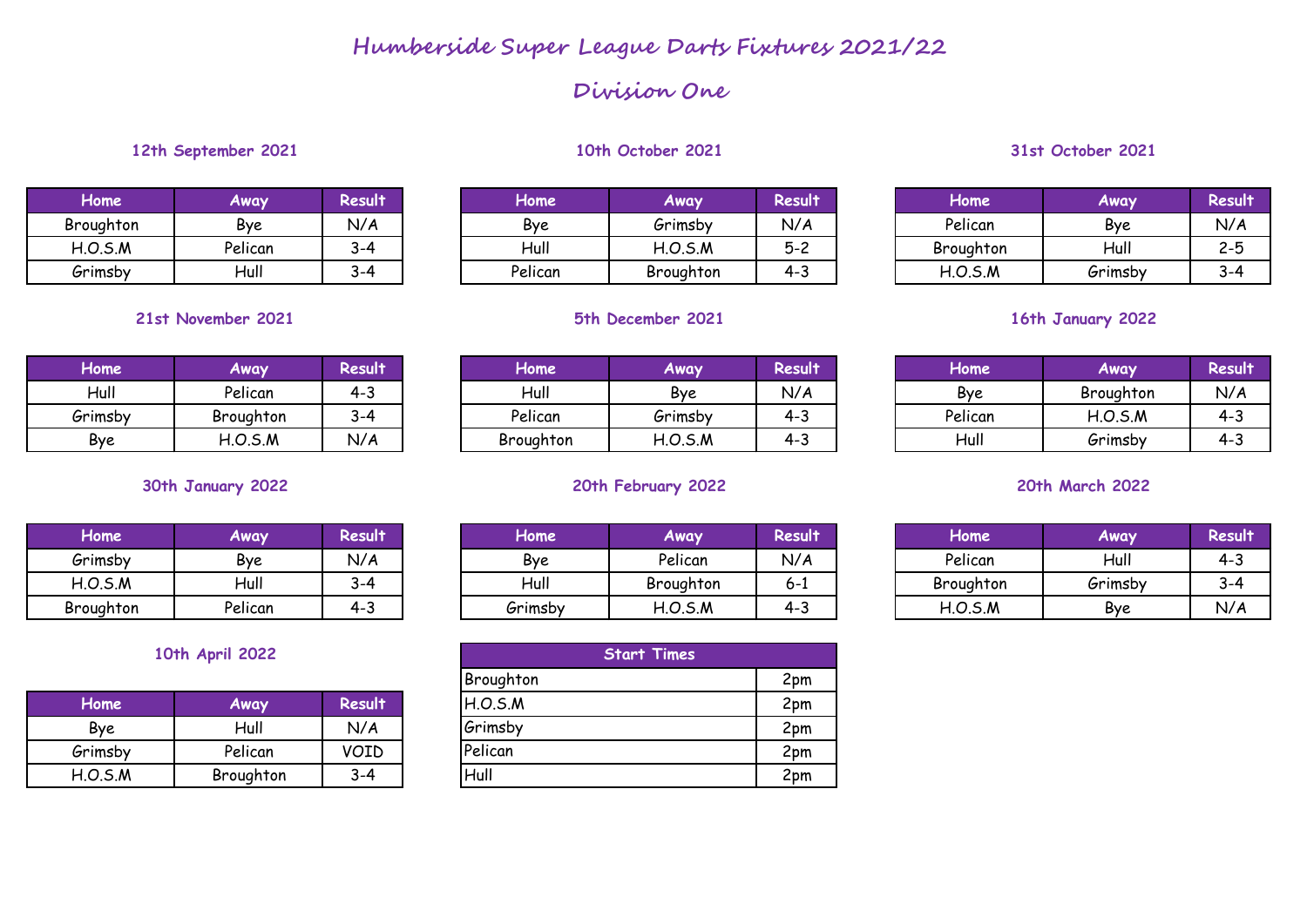## **Division Two**

## **12th September 2021 10th October 2021 31st October 2021**

| Home       | Away                 | <b>Result</b> |
|------------|----------------------|---------------|
| White Hart | Bye                  | N/A           |
| Howden A   | Newport              | $3 - 4$       |
| Trinity    | <b>Bridlington B</b> | 3-4           |

## **21st November 2021 5th December 2021 16th January 2022**

| Home                 | Away       | <b>Result</b> |
|----------------------|------------|---------------|
| <b>Bridlington B</b> | Newport    | $0 - 7$       |
| Trinity              | White Hart | $3-4$         |
| Bve                  | Howden A   | N/A           |

| Home       | Away                 | Result  |
|------------|----------------------|---------|
| Trinity    | Bye                  | N/A     |
| Howden A   | <b>Bridlington B</b> | $4 - 3$ |
| White Hart | Newport              | 4-3     |

## **10th April 2022**

| Home     | Away                 | Result |
|----------|----------------------|--------|
| Bve      | <b>Bridlington B</b> | N/A    |
| Trinity  | Newport              | $5-2$  |
| Howden A | White Hart           |        |

| Home       | Away           | Result | Home                 | <b>Away</b>                     | <b>Result</b> | Home        | <b>Away</b>          | Result |
|------------|----------------|--------|----------------------|---------------------------------|---------------|-------------|----------------------|--------|
| White Hart | Bve            | N/A    | Bye                  | Trinity                         | N/A           | Newport     | Bye                  | N/A    |
| Howden A   | <b>Newport</b> | . . Z  | <b>Bridlington B</b> | Howden A                        | --د           | White Hart  | <b>Bridlington B</b> | 6-1    |
| Trinity    | Dridlington D  |        | $N$ lownont          | $M/\hbar + \sigma L + \sigma +$ | $\sim$        | ٨ مەمەسىملا | Tninity              |        |

| Home,         | Away       | <b>Result</b> | Home                 | Away     | <b>Result</b> | Home                 | Away       | Result  |
|---------------|------------|---------------|----------------------|----------|---------------|----------------------|------------|---------|
| Bridlington B | Newbort    | 0-7           | <b>Bridlington B</b> | Bye      | N/A           | Bve                  | White Hart | N/A     |
| Trinity       | White Hart | $3-4$         | Newport              | Trinity  | $4 - 3$       | Newport              | Howden A   | $5 - 2$ |
| Bye           | Howden A   | N/A           | White Hart           | Howden A | $5 - 2$       | <b>Bridlington B</b> | Trinity    | 1-b     |

## **30th January 2022 20th February 2022 20th March 2022**

| Home       | <b>Away</b>          | Result         | Home                 | Away       | Result  | Home       | Away                 | Result |
|------------|----------------------|----------------|----------------------|------------|---------|------------|----------------------|--------|
| Trinity    | Bye                  | N/A            | Bye                  | Newbort    | N/A     | Newport    | <b>Bridlington B</b> | 7-0    |
| Howden A   | <b>Bridlington B</b> | - 2<br>ີ † −ັບ | <b>Bridlington B</b> | White Hart | $2 - 5$ | White Hart | Trinity              | $3-4$  |
| White Hart | Newport              | ີ<br>—−        | Trinity              | Howden A   | $5 - 2$ | Howden A   | Bve                  | N/A    |

|          | 10th April 2022      |         | <b>Start Times</b>   |      |  |  |  |
|----------|----------------------|---------|----------------------|------|--|--|--|
|          |                      |         | <b>White Hart</b>    | 5pm  |  |  |  |
| Home     | Away                 | Result  | Howden A             | 2pm  |  |  |  |
| Bye      | <b>Bridlington B</b> | N/A     | Trinity              | 2pm  |  |  |  |
| Trinity  | Newport              | $5 - 2$ | Newport              | 12pm |  |  |  |
| Howden A | White Hart           | $3 - 4$ | <b>Bridlington B</b> | 2pm  |  |  |  |

| Home      | Away          | Result  | Home          | Away       | <b>Result</b> | Home       | Away                 | <b>Result</b> |
|-----------|---------------|---------|---------------|------------|---------------|------------|----------------------|---------------|
| hite Hart | Bve           | N/A     | Bye           | Trinity    | N/A           | Newport    | Bve                  | N/A           |
| owden A   | Newbort       | $3 - 4$ | Bridlington B | Howden A   | 9∼4           | White Hart | <b>Bridlington B</b> | 0-l           |
| Trinity   | Bridlington B | $3 - 4$ | Newbort       | White Hart | -4            | Howden A   | Trinity              | 3-4           |

| Home                 | Away       | <b>Result</b> |
|----------------------|------------|---------------|
| Bye                  | White Hart | N/A           |
| Newport              | Howden A   | $5-2$         |
| <b>Bridlington B</b> | Trinity    | 1-6           |

| Home       | Away          | <b>Result</b> |
|------------|---------------|---------------|
| Newport    | Bridlington B | 7-0           |
| White Hart | Trinity       | $3-4$         |
| Howden A   | <b>Bye</b>    | N/A           |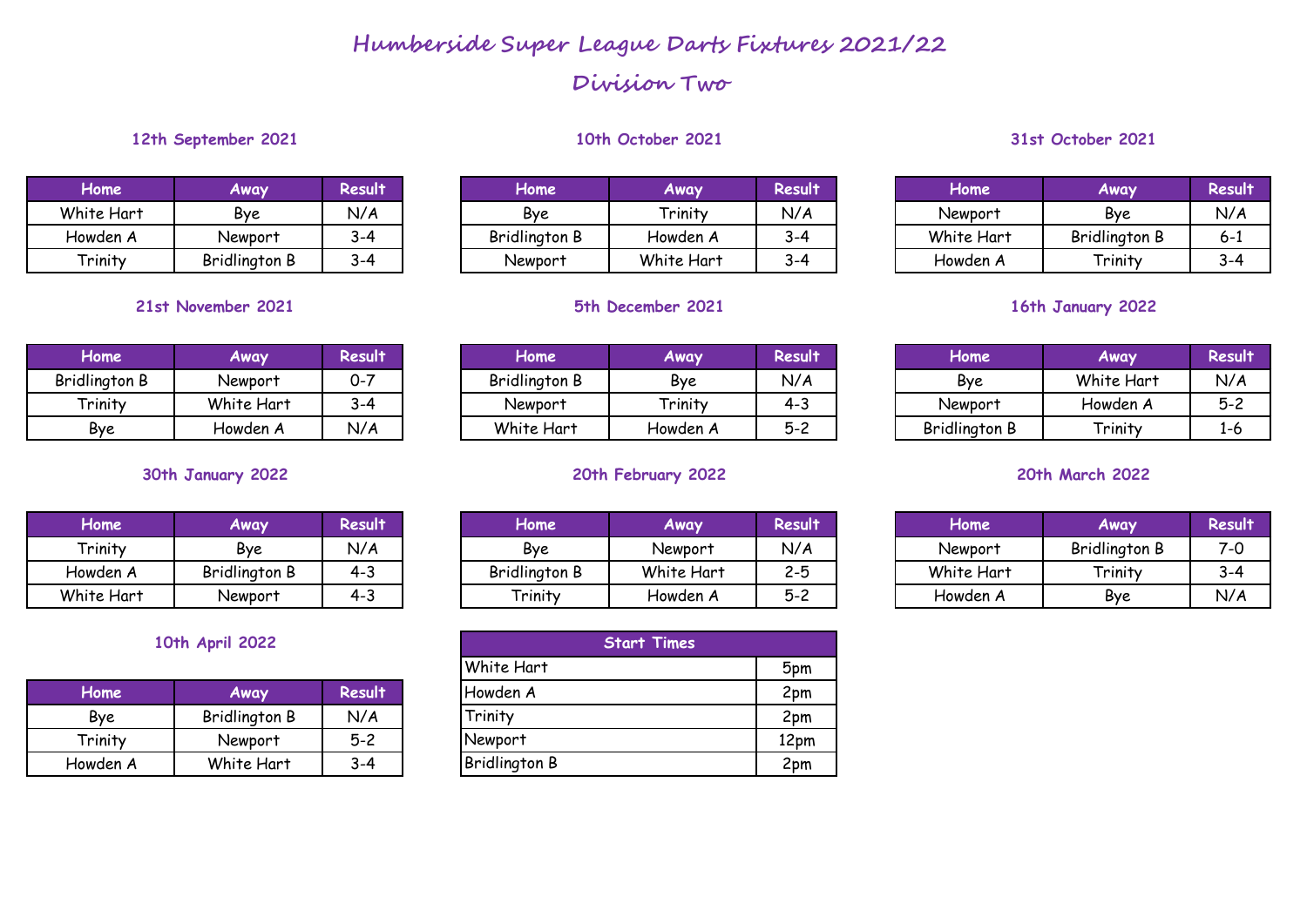## **Division Three**

## **12th September 2021 10th October 2021 31st October 2021**

| Home          | <b>Away</b> | <b>Result</b> |  |  |
|---------------|-------------|---------------|--|--|
| Bridlington A | Mayflower   | 4-3           |  |  |
| Brandesburton | Howden B    | 4-3           |  |  |

| <b>Home</b> | Away          | <b>Result</b> |
|-------------|---------------|---------------|
| Mayflower   | Bridlington A | 4-3           |
| Howden B    | Brandesburton | 2-5           |

| Home          | Away      | <b>Result</b> |
|---------------|-----------|---------------|
| Bridlington A | Mayflower | २-4           |
| Brandesburton | Howden B  | 6-1           |

## **10th April 2022**

| Home                 | Away          | Result  | Howden B             | 2pm |
|----------------------|---------------|---------|----------------------|-----|
| <b>Bridlington A</b> | Howden B      | $4 - 3$ | <b>Brandesburton</b> | 4pm |
| Mayflower            | Brandesburton | 4-3     | Mayflower            | 2pm |

| Home          | Away      | Result | Home      | Away                 | Result    | Home          | Away          | <b><esuıt< b=""></esuıt<></b> |
|---------------|-----------|--------|-----------|----------------------|-----------|---------------|---------------|-------------------------------|
| Bridlington A | Maytlower |        | Mayflower | Brandesburton        | にっ<br>5-C | Bridlington A | Brandesburton | 3-4                           |
| Brandesburton | 'Howden B | ⊸-     | Howden B  | <b>Bridlington A</b> | تە- ز     | Mayflower     | Howden B      |                               |

## **21st November 2021 5th December 2021 16th January 2022**

| Home      | <b>Away</b>          | Result                   | Home          | Away      | Result    | lome          | Away                      | esul 1 |
|-----------|----------------------|--------------------------|---------------|-----------|-----------|---------------|---------------------------|--------|
| Mayflower | <b>Bridlington A</b> | 4-                       | Brandesburton | Mayflower | $3 - \mu$ | Brandesburton | $\cdots$<br>Bridlington A | ີ +−ພ  |
| Howden B  | Brandesburton        | $\sim$ $\epsilon$<br>∠−ບ | Bridlington A | Howden L  | ـ ت−+     | Howden B      | Mayflower                 | ≁−ພ    |

## **30th January 2022 20th February 2022 20th March 2022**

| Home                 | Away      | Result | Home      | Away                 | Result | Home          | Away          | <esun< th=""></esun<> |
|----------------------|-----------|--------|-----------|----------------------|--------|---------------|---------------|-----------------------|
| <b>Bridlington A</b> | Maytlower | . . z  | Mayflower | Brandesburton        | ≁−ບ    | Brandesburton | Bridlington A | ີ້ີ່                  |
| Brandesburton        | Howden B  | U-1    | Howden B  | <b>Bridlington A</b> | د−ت    | Howden B      | Maytlower     |                       |

|            | 10th April 2022 |               | <b>Start Times</b>   |     |  |  |
|------------|-----------------|---------------|----------------------|-----|--|--|
|            |                 |               | <b>Bridlington A</b> | 2pm |  |  |
| Home       | Away            | <b>Result</b> | Howden B             | 2pm |  |  |
| Ilington A | Howden B        | $4 - 3$       | Brandesburton        | 4pm |  |  |
| ayflower   | Brandesburton   | $4 - 3$       | Mayflower            | 2pm |  |  |

| <b>Home</b>   | Away          | <b>Result</b> |  |  |
|---------------|---------------|---------------|--|--|
| Bridlington A | Brandesburton | 3-4           |  |  |
| Mayflower     | Howden B      | -5-2          |  |  |

| Home          | Away          | <b>Result</b> |
|---------------|---------------|---------------|
| Brandesburton | Bridlington A | 4-3           |
| Howden B      | Mayflower     | 4-3           |

| Home          | Away          | <b>Result</b> |
|---------------|---------------|---------------|
| Brandesburton | Bridlington A | 4-3           |
| Howden B      | Mayflower     | 4-3           |